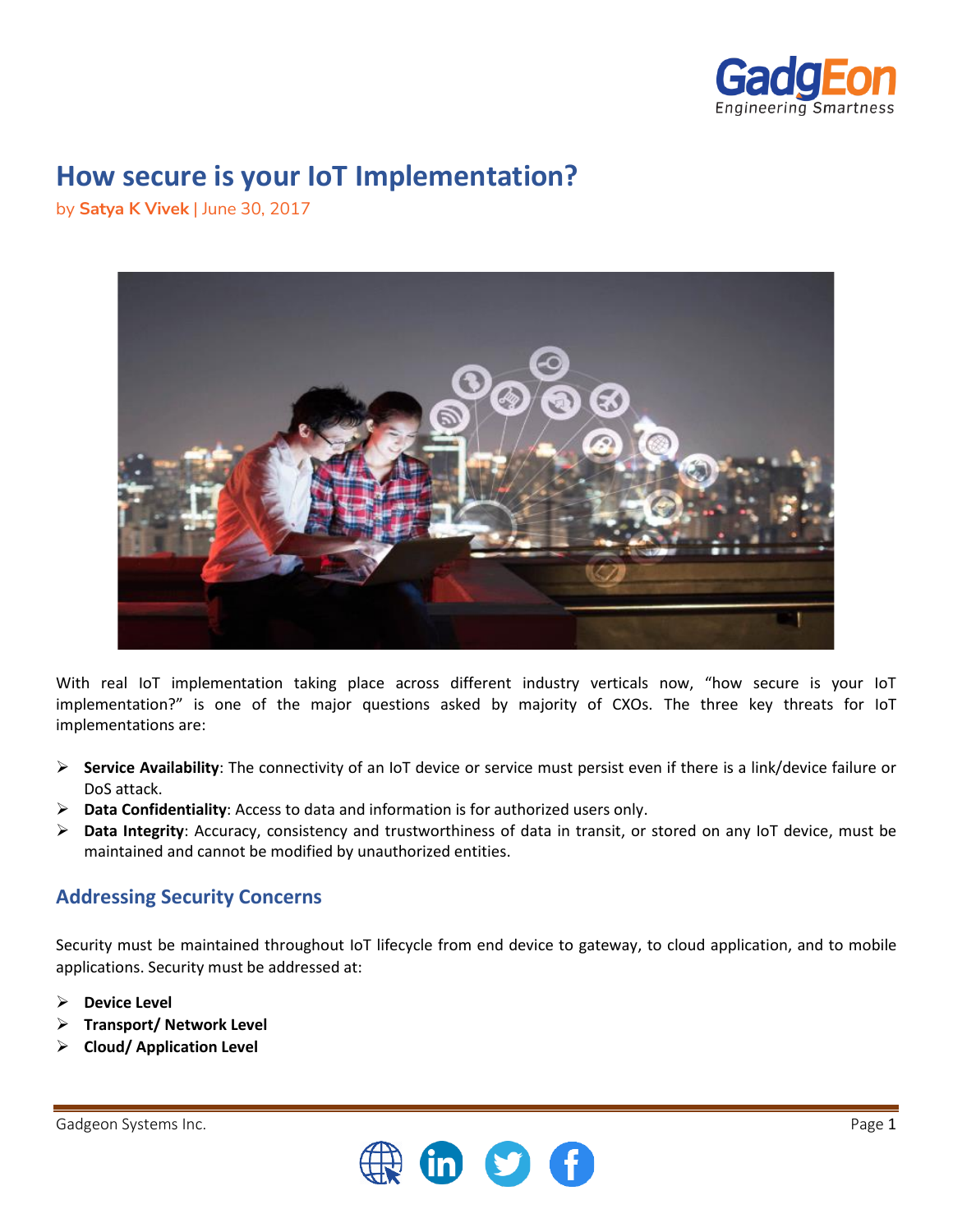

## **Device Level Security**

The main device level security considerations include:

- ➢ *Physical Security:* Physical security weaknesses are present when an attacker can disassemble a device to easily access the storage medium and any data stored on that medium. Weaknesses are also present when external ports can be used to access the device. These issues can be mitigated by ensuring:
	- $\checkmark$  Device cannot be easily disassembled
	- $\checkmark$  Stored data is encrypted
	- $\checkmark$  Only required external ports (Port Protection)
	- $\checkmark$  Product can limit administrative capabilities
	- ✓ Secure Console access



- ➢ *Secure booting:* When power is introduced to device the authenticity and integrity of software is verified using cryptographically generated digital signatures. A digital signature is attached to software image and verified by device ensuring only authorized software can run on that device.
- ➢ *Access control:* Mandatory or role-based access controls built into the operating system limit the privileges of device components. If any component is compromised, access control ensures the intruder has minimal access.
- ➢ *Device authentication:* When plugged into a network, the device should authenticate itself prior to receiving or transmitting data. Machine authentication allows a device to access a network based on credentials stored in a secure storage area.
- ➢ *Encrypted Storage:* Embedded devices store user data. This data can be protected by encrypting or signing. The challenge lies in securely storing cryptographic keys.
- ➢ *Firewalling and IPS (Intruder Prevention System):* The device also needs a firewall or deep packet inspection capability to control traffic destined to terminate at the device. A "host-based" firewall or IPS is required in this case, as deeply embedded devices have unique protocols distinct from enterprise IT protocols.
- ➢ *Security Monitoring or IDS (Intruder Detection System):* Existing embedded devices can be attacked without detection. A hacker could execute millions of invalid logins attempts without the attack being reported, so Embedded devices must be able to detect and report invalid login attempts and other potentially malicious activities.
- ➢ *Updates and patches:* Once the device is in operation it will start receiving hot patches and software updates. Operators need to roll out patches, and the devices need to authenticate them in a way that does not consume bandwidth, impair functional safety of the device or compromise functional safety.
- ➢ *Device Tampering Detection:* This enables the detection of any unauthorized attempt to access the system at the hardware or software level. Example: the detection of tamper events through IO pins. Once detected it can respond to this attack with custom actions, such as: erasing critical data partition or other secure keys in the flash.

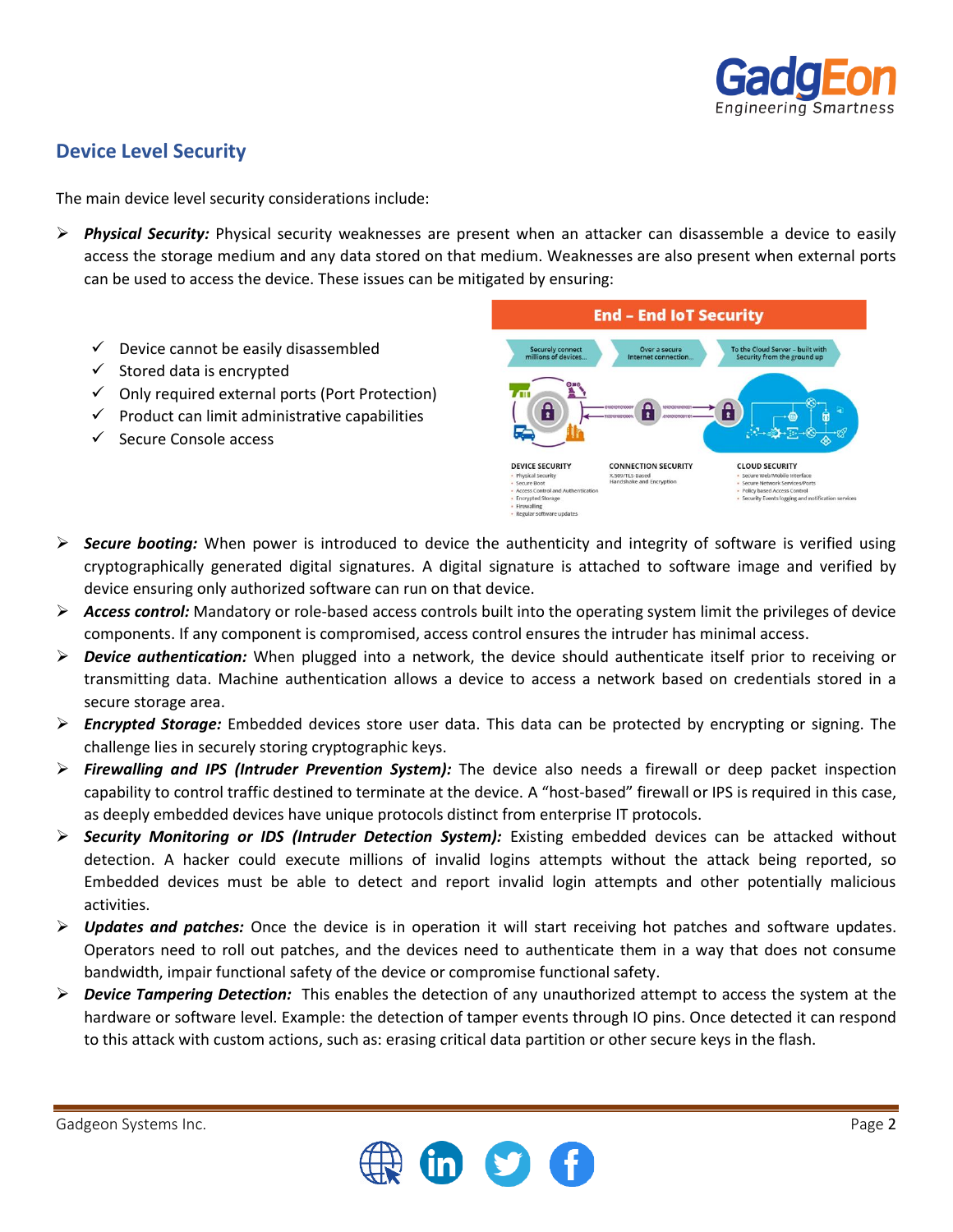

## **Transport / Network Level Security**

The main Transport / Network level security considerations include:

- ➢ *Secured Communication:* In typical embedded system architectures, devices and systems are connected across heterogeneous networks employing various standard and proprietary protocols. To protect communication against eavesdropping and message falsification it must be secured between systems.
- ➢ *Decentralized or Distributed Intelligence:* The capability of embedded and distributed intelligence in the network is a core architectural component of any Industrial IoT solutions. This distributed intelligence capability (also known as Fog Computing) helps to avoid the issue of a single point of failure.

### **Cloud / Application Level Security**

The main security vulnerabilities pointed out by the OWASP (*Open Web Application Security Project*) for any Web / Mobile Application products include;

- ➢ *Insecure Web Interface:* An insecure web interface can be present when issues such as account enumeration, lack of account lockout or weak credentials are present. So, a secure web interface requires:
	- $\checkmark$  Default usernames / passwords should be changed during initial setup
	- $\checkmark$  Ensuring web interfaces are not susceptible to XSS, SQLi or CSRF
	- $\checkmark$  Ensuring credentials are not exposed to network traffic
	- $\checkmark$  Ensuring weak passwords are not allowed
	- $\checkmark$  Ensuring account lockout mechanism
	- $\checkmark$  Ensuring password recovery mechanisms are secure
	- ✓ Ensure credentials are properly protected*.*
- ➢ *Insecure Network Services:* Services may be susceptible to buffer overflow attacks creating a denial of service condition leaving the device inaccessible. Denial of service attacks against other users may also be facilitated when insecure network services are available. Insecure services can often be detected by automated tools such as port scanners.
- ➢ *Lack of Transport Encryption:* Lack of transport encryption allows data to be viewed as it travels over local networks or the internet. Lack of transport encryption is prevalent on local networks as it is easy to assume that local network traffic will not be widely visible, however in the case of a local wireless network, misconfiguration of that wireless network can make traffic visible to anyone within the range of that wireless network. So, in a data transport:
	- $\checkmark$  The channel should be encrypted using protocols such as SSL/TLS
	- $\checkmark$  Ensure accepted encryption standards are used and avoid using proprietary encryption protocols
- ➢ *Privacy Concerns:* Privacy concerns over the collection of personal data is prevalent. Minimizing privacy concerns requires:
	- $\checkmark$  Ensuring only data critical to the functionality of the device is collected
	- $\checkmark$  Ensuring any data collected is properly protected and stored with encryption
	- $\checkmark$  Ensuring only authorized individuals have access to the collected personal information.
- ➢ *Insufficient Security Configurability:* Insufficient security configurability is present when users of the device have limited or no ability to alter its security controls. Sufficient security configurability requires:
	- $\checkmark$  Ensuring the ability to separate normal users from administrative users

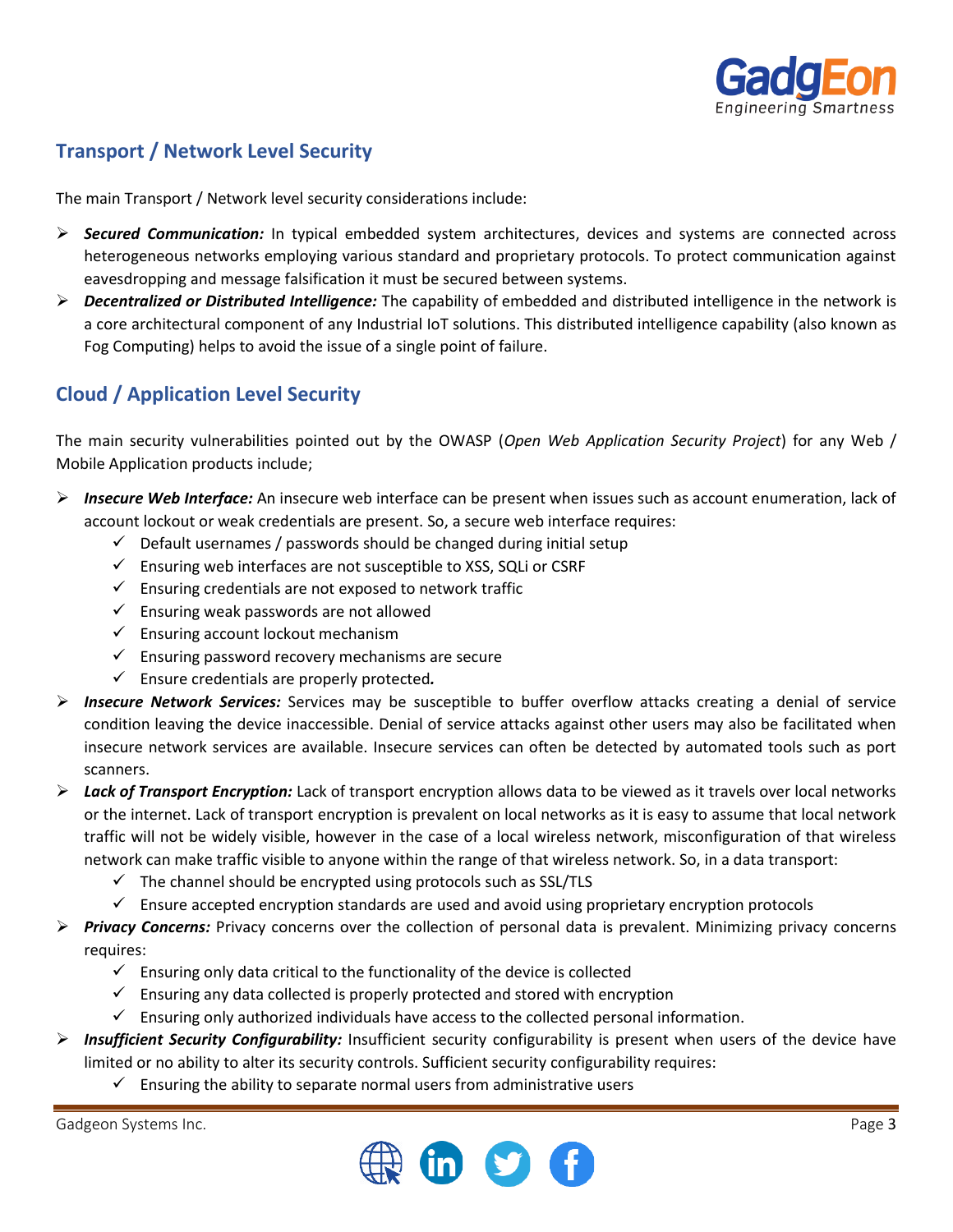

- $\checkmark$  Ensuring the ability to encrypt data at rest or in transit
- $\checkmark$  Ensuring the ability to force strong password policies
- $\checkmark$  Ensuring the ability to enable logging of security events
- $\checkmark$  Ensuring the ability to notify end users of security events

## A Checklist to ensure the security of your IoT Devices:

| Security<br>Considerations | <b>Device</b>                                                                                                                                                                                                                                             | Transport | Cloud     |
|----------------------------|-----------------------------------------------------------------------------------------------------------------------------------------------------------------------------------------------------------------------------------------------------------|-----------|-----------|
| <b>Physical Security</b>   | Make sure that the device<br>$\checkmark$<br>cannot be easily disassembled<br>Make sure that only minimal<br>$\checkmark$<br>external ports are needed for<br>the product to function.<br>Make sure that the Console<br>$\checkmark$<br>access is secured | <b>NA</b> | <b>NA</b> |
| <b>Secure Booting</b>      | $\checkmark$<br>Make sure that only the<br>Software that has been<br>authorized to run on the<br>device is loaded                                                                                                                                         | <b>NA</b> | <b>NA</b> |

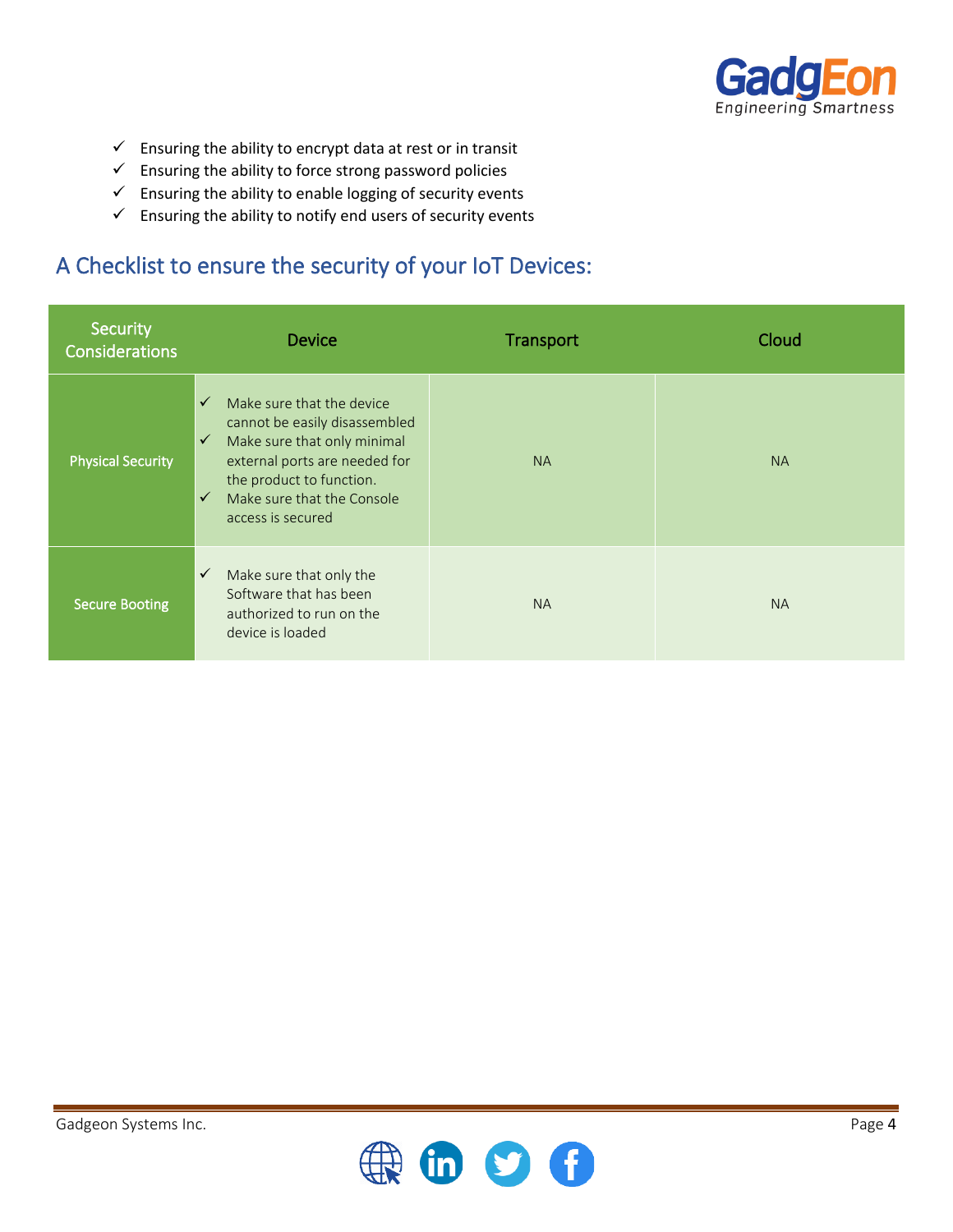

| Authentication                       | ✓<br>Make sure that whenever a<br>device is plugged into the<br>network, it should<br>authenticate itself prior to<br>receiving or transmitting data                                                                                                 | <b>NA</b> | $\checkmark$<br>Ensure that the Web or Mobile<br>App is authenticated using a<br>multi-factor authentication<br>mechanism before use.<br>$\checkmark$<br>Ensure that the default<br>usernames/passwords are<br>changed during initial setup<br>$\checkmark$ Ensure that the web interfaces<br>are not susceptible to XSS (Cross-<br>site scripting), SQLi (SQL<br>Injection) or CSRF (Cross-Site<br><b>Request Forgery)</b><br>Ensure that the credentials are<br>$\checkmark$<br>not exposed to network traffic<br>Ensure that a check for weak<br>$\checkmark$<br>passwords is in place.<br>Ensure that an account lockout<br>$\checkmark$<br>mechanism is in place<br>Ensure that the password<br>$\checkmark$<br>recovery mechanisms are secure<br>Ensure that the credentials are<br>$\checkmark$<br>properly protected. |
|--------------------------------------|------------------------------------------------------------------------------------------------------------------------------------------------------------------------------------------------------------------------------------------------------|-----------|-------------------------------------------------------------------------------------------------------------------------------------------------------------------------------------------------------------------------------------------------------------------------------------------------------------------------------------------------------------------------------------------------------------------------------------------------------------------------------------------------------------------------------------------------------------------------------------------------------------------------------------------------------------------------------------------------------------------------------------------------------------------------------------------------------------------------------|
| <b>Access control</b>                | $\checkmark$<br>Make sure that a role-based<br>access control is built into the<br>operating system to limit the<br>privileges of device<br>components and applications,<br>so that they access only the<br>resources they need to do<br>their jobs. | <b>NA</b> | Ensure that the application has<br>$\checkmark$<br>the ability to separate normal<br>users from administrative users<br>Ensure that only authorized<br>$\checkmark$<br>individuals have access to the<br>collected personal information.                                                                                                                                                                                                                                                                                                                                                                                                                                                                                                                                                                                      |
| <b>Privacy Concerns</b>              | $\checkmark$<br>Ensure that the data stored in<br>the device is protected and<br>stored with encryption.                                                                                                                                             | <b>NA</b> | Ensure that any data collected is<br>$\checkmark$<br>properly protected and stored<br>with encryption                                                                                                                                                                                                                                                                                                                                                                                                                                                                                                                                                                                                                                                                                                                         |
| <b>Security Monitoring</b><br>or IDS | Make sure that the Embedded<br>$\checkmark$<br>devices can detect/limit and<br>report invalid login attempts<br>and other potentially malicious<br>activities.                                                                                       | <b>NA</b> | Ensure that the application has<br>$\checkmark$<br>the ability to enable logging of<br>security events<br>Ensure that the application has<br>$\checkmark$<br>the ability to notify end users of<br>security events<br>Ensure that only data critical to<br>$\checkmark$<br>the functionality of the device is<br>collected                                                                                                                                                                                                                                                                                                                                                                                                                                                                                                    |

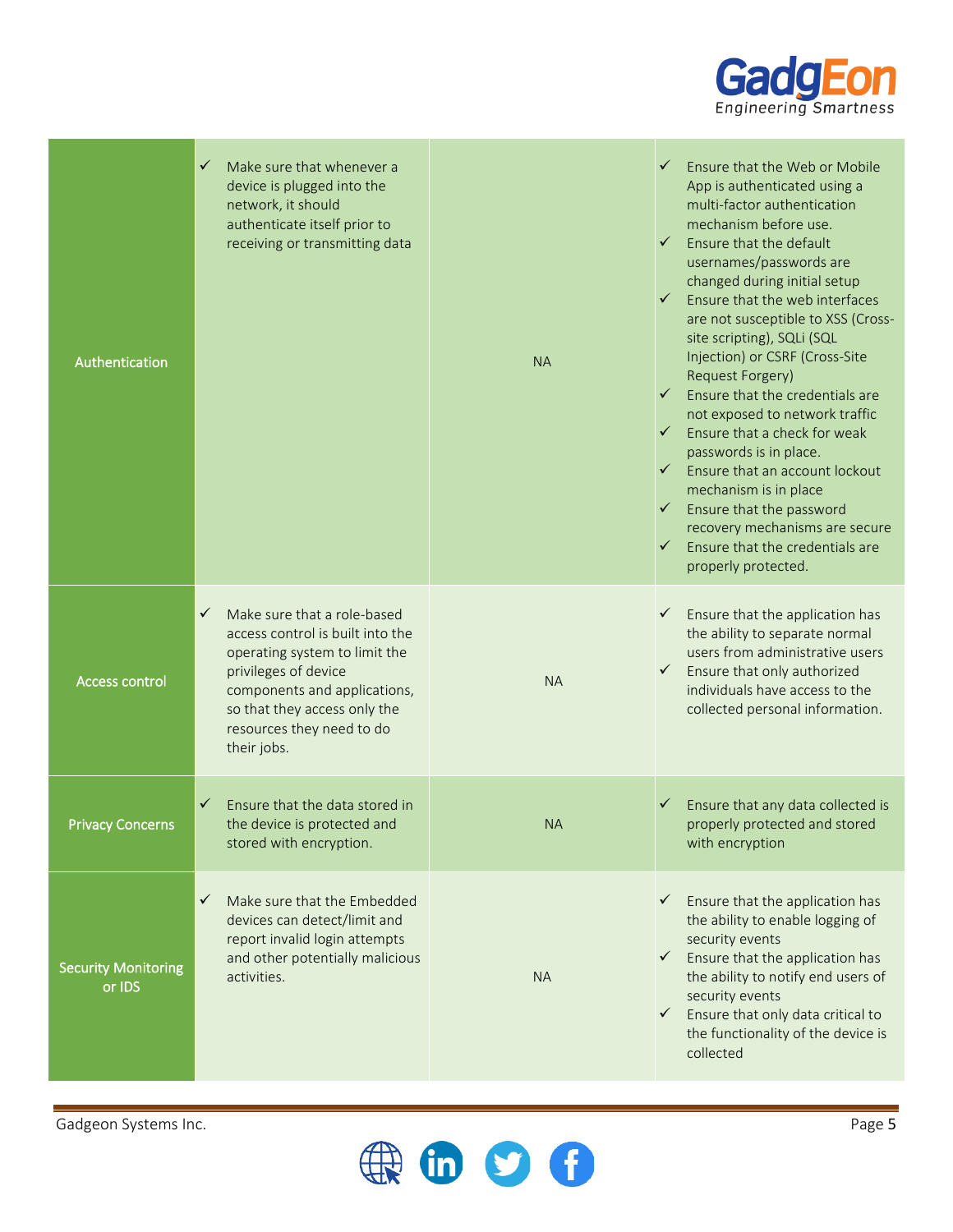

| <b>Firewalling or IPS</b>                   | $\checkmark$<br>Make sure that a host based<br>firewall is implemented at the<br>edge devices (gateways) to<br>control the data traffic.                                                                                                                          | <b>NA</b>                                                                                                                                                             | Ensure that only necessary<br>$\checkmark$<br>secure ports are exposed<br>$\checkmark$<br>Ensure that the services are not<br>vulnerable to buffer overflow<br>and fuzzing attacks<br>Ensure that the services are not<br>$\checkmark$<br>vulnerable to DoS (Denial of<br>Service). |
|---------------------------------------------|-------------------------------------------------------------------------------------------------------------------------------------------------------------------------------------------------------------------------------------------------------------------|-----------------------------------------------------------------------------------------------------------------------------------------------------------------------|-------------------------------------------------------------------------------------------------------------------------------------------------------------------------------------------------------------------------------------------------------------------------------------|
| <b>Updates and</b><br>patches               | Make sure that the operators<br>$\checkmark$<br>roll out patches/updates<br>regularly.<br>$\checkmark$ Make sure that the devices<br>authenticate these updates, in<br>a way that does not consume<br>bandwidth or impair the<br>functional safety of the device. | <b>NA</b>                                                                                                                                                             | Ensure that a regular update of<br>$\checkmark$<br>Mobile/Web Applications is<br>rolled out.                                                                                                                                                                                        |
| <b>Device Tampering</b><br><b>Detection</b> | Make sure that a tampering<br>$\checkmark$<br>detection mechanism is in<br>place that enables the<br>detection of any unauthorized<br>attempt to access the system<br>at the hardware or software<br>level                                                        | <b>NA</b>                                                                                                                                                             | <b>NA</b>                                                                                                                                                                                                                                                                           |
| Secured<br>Communication                    | <b>NA</b>                                                                                                                                                                                                                                                         | $\checkmark$<br>Ensure that the data is<br>encrypted when in transit, to<br>protect your data<br>communication against<br>eavesdropping and message<br>falsification. | <b>NA</b>                                                                                                                                                                                                                                                                           |
| <b>Distributed</b><br>Intelligence          | $\checkmark$<br>In Industrial IoT solutions, it<br>will be always better to have a<br>decentralized architecture<br>such as Fog computing to<br>avoid any single point of<br>failures as well as better<br>utilization of resources.                              | <b>NA</b>                                                                                                                                                             | <b>NA</b>                                                                                                                                                                                                                                                                           |